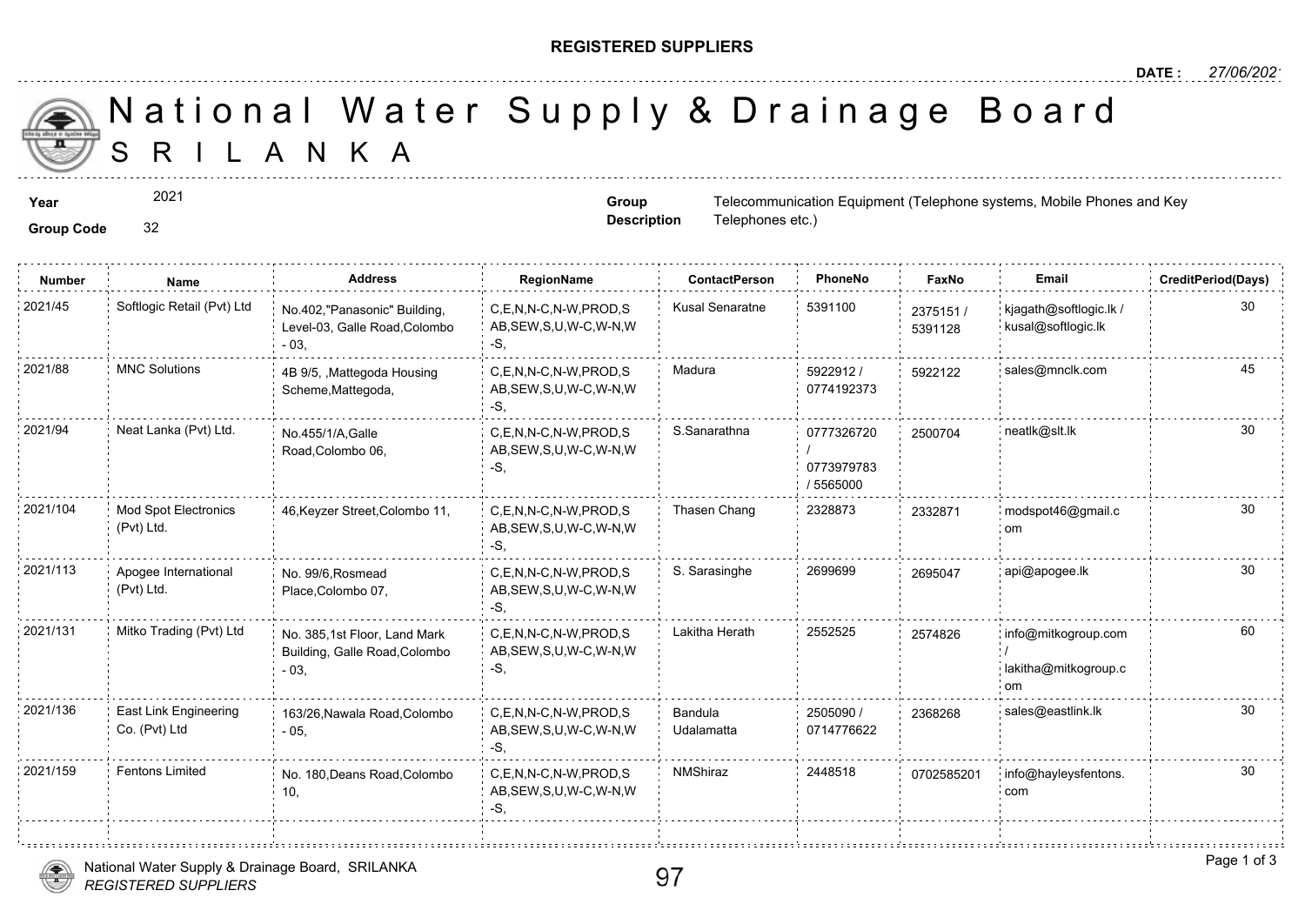

## S R I L A N K A National Water Supply & Drainage

2021

**Group Code** 32

**Group Description**

**Year** Telecommunication Equipment (Telephone systems) and Mobile Phones and Key Group Telecommunication Equipment (Telephone systems) Telephones etc.)

| <b>Number</b> | Name                                             | <b>Address</b>                                  | RegionName                                                  | <b>ContactPerson</b>                                  | PhoneNo                                                                                                                                                                                                 | Fax             |
|---------------|--------------------------------------------------|-------------------------------------------------|-------------------------------------------------------------|-------------------------------------------------------|---------------------------------------------------------------------------------------------------------------------------------------------------------------------------------------------------------|-----------------|
| 2021/170      | Life Line Enterprises                            | No. R12, Uhanapara, Ampara,                     | C,E,N,N-C,N-W,PROD,S<br>AB, SEW, S, U, W-C, W-N, W<br>$-S,$ | Kumarasinghe                                          | 0632222291<br>0771325100<br>0711662200                                                                                                                                                                  |                 |
| 2021/193      | Metropolitan Computers<br>(Pvt) Ltd              | 12, Magazine Road, Colombo<br>08,               | C,E,N,N-C,N-W,PROD,S<br>AB, SEW, S, U, W-C, W-N, W<br>-S,   | Tharindi,<br>Chanuka - Tp /<br>Rohan,<br>Promoda- com | 2437797 /<br>4700267 /<br>0711037875<br>$-TP/$<br>0712248016<br>$-TP/$<br>0714946521<br>$-$ Com $/$<br>0772933878<br>$-TP/$<br>0776737011<br>$-Pr/$<br>0714946517<br>$-$ pri $/$<br>0777977680<br>- com |                 |
| 2021/237      | V S Information<br>Systems (pvt)Ltd              | No. 07, Suleiman<br>Terrace, Colombo - 05,      | C.E.N.N-C.N-W.PROD.S<br>AB, SEW, S, U, W-C, W-N, W<br>$-S,$ | Kalum Hettigama                                       | 2038500 /<br>2038555                                                                                                                                                                                    | 255580          |
| 2021/310      | Soft Logic Information<br>Technologies (Pvt) Ltd | No. 14, De Fonseka<br>Place, Colombo - 05,      | C,E,N,N-C,N-W,PROD,S<br>AB, SEW, S, U, W-C, W-N, W<br>-S,   |                                                       | 5575000                                                                                                                                                                                                 | 557513          |
| 2021/316      | Debug Computers<br>Peripherals (Pvt) Ltd         | No. 58,42nd Lane,<br>Wellawatte, Colombo - 06., | C,E,N,N-C,N-W,PROD,S<br>AB, SEW, S, U, W-C, W-N, W<br>$-S,$ | D. Sanjeewa<br>Wijesinghe                             | 7520000 /<br>0773659713                                                                                                                                                                                 | 23626<br>258959 |
|               |                                                  |                                                 |                                                             |                                                       |                                                                                                                                                                                                         |                 |